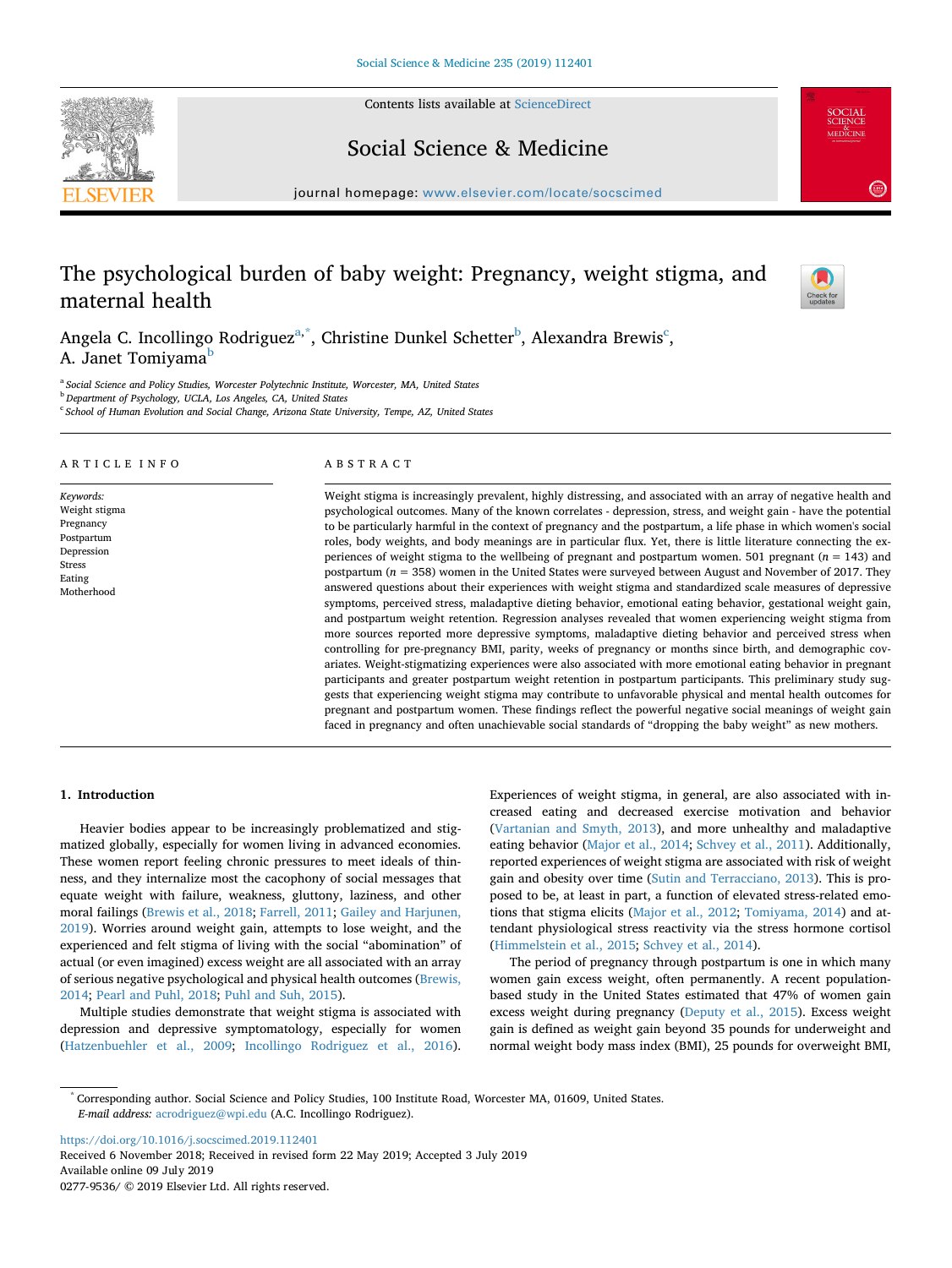and 20 pounds for obese BMI [\(Institute of Medicine and National](#page-8-8) [Research Council, 2009](#page-8-8)), and it carries negative short- and long-term consequences. For instance, in one study of first-time mothers, excess weight gain was associated with increased risk of cesarean delivery, macrosomia, and maternal hypertension [\(Johnson et al., 2013\)](#page-8-9). Evidence also suggests that high gestational weight gain promotes weight retention and lifelong obesity risk [\(Endres et al., 2015](#page-8-10); [Rooney and](#page-9-9) [Schauberger, 2002](#page-9-9)).

Several studies have considered how pregnancy-related weight gain and worsening psychosocial status and health behaviors are linked, but they have not yet directly addressed a role for weight-related stigma. Particularly, pre-pregnancy weights have been reported as predictive of postpartum psychological status. For example, a Danish longitudinal study ( $N = 70,355$ ) showed that women who retained more additional weight and were classified as overweight or obese postpartum were more likely to qualify for diagnosed depression up to six years postpartum compared to those who maintained "normal" weights ([Bliddal](#page-8-11) [et al., 2015](#page-8-11); [LaCoursiere et al., 2010](#page-8-12)). Similarly, a longitudinal study of Norwegian women  $(N = 39,915)$  found that greater body image concerns at the start of pregnancy predicted emergence of postpartum depression in the first three years postpartum, and that women with the highest body weights were most negatively affected [\(Han et al., 2016](#page-8-13)). A cross-sectional study of Swedish women (*N* = 611,506) found that, for those without histories of depression, postpartum obesity was associated with higher odds of postpartum depression ([Silverman et al.,](#page-9-10) [2018\)](#page-9-10).

The effects of weight stigma in shaping psychological (ill) health matter greatly, because weight stigma likely negatively affects the broader health of both the mother and the child ([Accortt et al., 2015](#page-8-14); [Dennis and McQueen, 2009](#page-8-15); [Marcus, 2009\)](#page-9-11). For instance, depression during pregnancy has been associated with delayed fetal growth, low birthweight, prematurity, and newborn biochemical dysregulation that can include elevated cortisol profiles and lowered dopamine and serotonin levels ([Field et al., 2006\)](#page-8-16). Postpartum depression, in turn, is associated with impaired quality of mother-infant bonding [\(Moehler](#page-9-12) [et al., 2006\)](#page-9-12) and can undermine healthy weight gain, sleep, and physical health in infancy [\(Gress-Smith et al., 2012](#page-8-17)). Recent meta-analytic evidence also suggests that having a mother who experienced postpartum depression is a risk factor for lower child intelligence quotient (IQ) [\(Sui et al., 2016](#page-9-13)). Additionally, increased stress and cortisol can by themselves put the health of the unborn child at risk, for instance through promoting preterm birth and low birthweight (e.g., [Sandman](#page-9-14) [et al., 1997](#page-9-14)).

Given the increasingly detailed literature linking weight-related stigma to negative psychosocial outcomes, it seems plausible that the experience of weight stigma has a negative effect – perhaps even a heightened one – on the psychological status of peri- and postpartum women. Indeed, the motherhood transition, from pre-to post-pregnancy, is one in which body weight, women's views of their bodies, what they eat, and their mood are all in considerable flux (e.g., [Rode](#page-9-15) [et al., 2012](#page-9-15); [Silveira et al., 2015](#page-9-16)). The medical literature suggests that postpartum changes themselves appear to generate heightened risk of depression, but social science literature suggests that psychosocial stress around pregnancy linked to shifting roles matters as well. Pregnancy and the postpartum are often understood as a socially and psychologically vulnerable time for many women, especially those in advanced economies. In places such as the United States, new motherhood is associated with many complex concerns and anxieties around self, social identity, and social place, often alongside social withdrawal, which adds to maternal stress. This is because the transition to motherhood in such settings can be marked by status losses as much as gains. These include diminishment in social capital embodied in youth and pre-maternity along with distancing from economic power with transitions to direct responsibility for child care [\(Davis-Floyd and](#page-8-18) [Cheyney, 2019;](#page-8-18) [Onoye et al., 2014;](#page-9-17) [Stern and Kruckman, 1983](#page-9-18)).

contexts have reported feeling considerable social pressure to return to their "pre-baby" figure (referred to colloquially in the United States as "losing the baby weight") almost immediately [\(Trakas, 2009](#page-9-19); [Watson](#page-9-20) [et al., 2015](#page-9-20)). Messages in the public media can portray new mothers who gain and keep weight postpartum as lazy or as having "let themselves go," and peers and societal influences may echo this sentiment. During pregnancy, friends, family, and medical professionals alike can admonish heavy pregnant women for their weight [\(Trakas, 2009\)](#page-9-19) and suggest – in a blaming fashion – that the weight is harming or even killing their babies (e.g., [Parker, 2014](#page-9-21)). Indeed, pregnancy and the postpartum are times when body dissatisfaction is reportedly common and weight becomes highly salient ([Clark et al., 2009\)](#page-8-19).

Potentially damaging weight-related messaging from healthcare providers may reflect an effort to have expecting mothers keep their weight within specified standard ranges ([Institute of Medicine and](#page-8-8) [National Research Council, 2009\)](#page-8-8). Communicating these guidelines is medically indicated because excess gestational weight gain can adversely affect health, for instance through increasing risk for cesarean delivery and postpartum weight retention [\(Institute of Medicine and](#page-8-8) [National Research Council, 2009](#page-8-8)). However, prenatal healthcare providers face barriers such as insufficient training when it comes to communicating these guidelines [\(Stotland et al., 2010\)](#page-9-22), and they too often interact with their heavy patients in ways that are stigmatizing and, hence, distressing. For example, in a study surveying Australian women  $(N = 627)$  and maternity healthcare providers  $(N = 248)$ , women with higher BMIs reported more negative interactions with their providers than those with lower BMIs [\(Mulherin et al., 2013](#page-9-23)). Prenatal healthcare providers also reported holding more negative beliefs about their heavier patients in this study. Similarly, a qualitative study of British mothers with pre-pregnancy obesity  $(N = 19)$  found that these women reported negative interactions with their healthcare professionals and feelings of humiliation over being obese ([Furber and](#page-8-20) [McGowan, 2011](#page-8-20)). Additionally, a study of Canadian women with overweight and obesity  $(N = 24)$  found that these women often felt vilified by their healthcare providers for conceiving at their weight ([Bombak et al., 2016;](#page-8-21) [McPhail et al., 2016\)](#page-9-24).

Although weight stigma, in general, clearly elicits consequences that are relevant to maternal mental and physical health, very little research has examined the experience of weight stigma among pregnant and postpartum women or how weight stigma may be associated with other psychological statuses known to be fluctuating in this same life stage. Our group recently found that everyday discrimination attributed to weight during pregnancy was associated with postpartum depression and weight retention in the first year postpartum [\(Incollingo Rodriguez](#page-8-22) [et al., 2019\)](#page-8-22). However, this study, which analyzed existing data, relied on a one-time retrospective report of weight-related everyday discrimination. It was also limited in that there were few potential consequences to examine, and these consequences were measured only during the postpartum period. Therefore, more detailed measurement of weight-stigmatizing experiences is needed along with testing a broader range of potential outcomes among both pregnant and postpartum women.

The present study, therefore, sought to address these important issues. Randomly assigning pregnant women to experience weight stigma in a laboratory setting may pose too serious a risk considering that the consequences of such experiences are still largely unknown. As such, this study implemented a survey of both pregnant and postpartum women to understand what outcomes may be associated with experiencing weight stigma both while pregnant, as well as after delivering a child. Specifically, it was hypothesized that experiences of weight stigma would be associated with greater depressive symptoms, maladaptive dieting behavior, emotional eating behavior, perceived stress, gestational weight gain, and postpartum weigh retention.

Perhaps as a defining part of this, postpartum women in such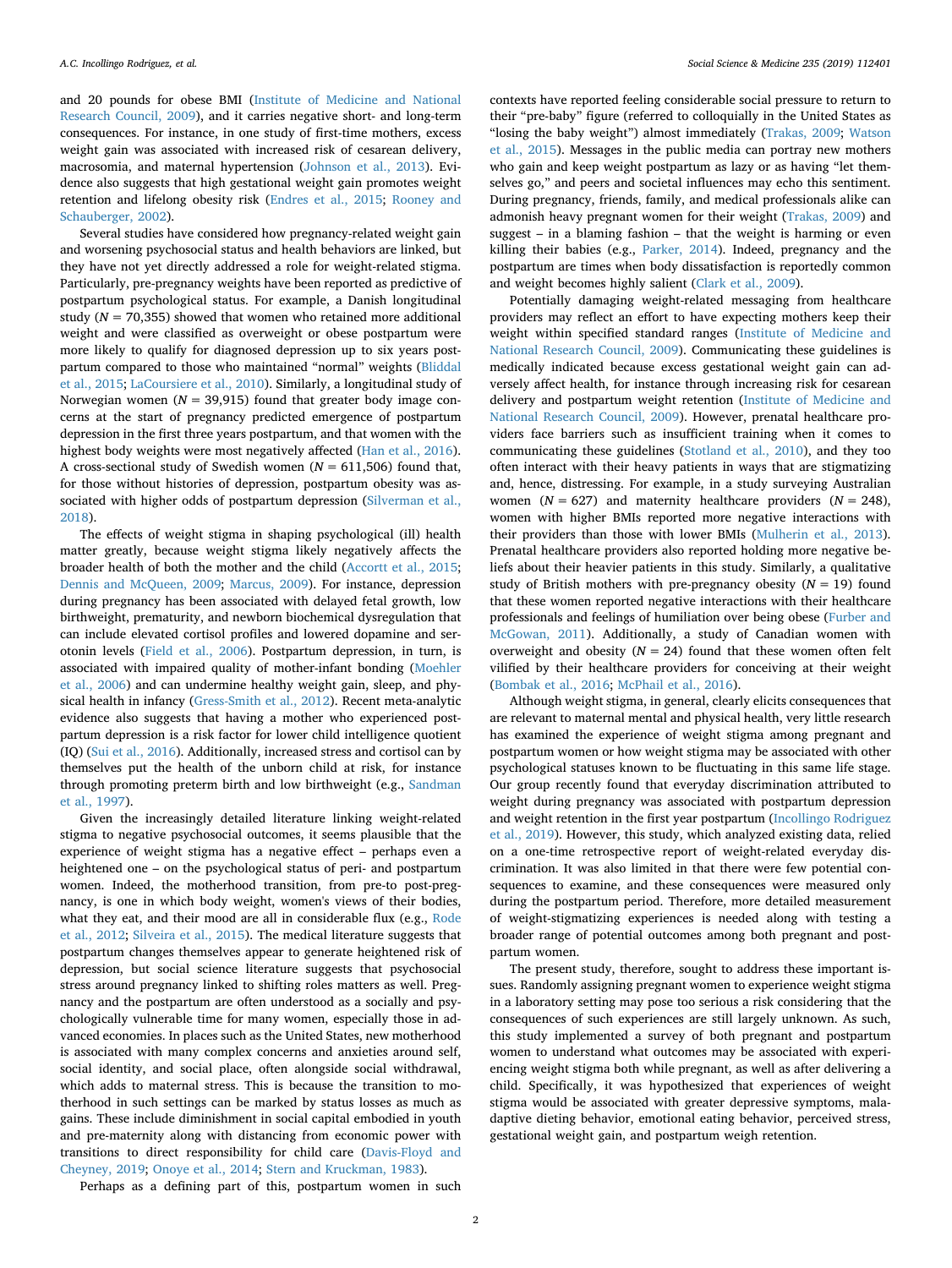#### <span id="page-2-0"></span>**Table 1**

Characteristics of the study sample.

| Variable                                       | Overall<br>$(N = 501)$ | Pregnant<br>$(N = 143)$ | Postpartum<br>$(N = 358)$ |
|------------------------------------------------|------------------------|-------------------------|---------------------------|
|                                                |                        |                         |                           |
| Status                                         |                        |                         |                           |
| Pregnant                                       | 28.5%                  |                         |                           |
| Postpartum                                     | 71.5%                  |                         |                           |
| Age (years)                                    | 28.31 (5.15)           | 28.86 (5.03)            | 28.07 (5.19)              |
| Education                                      |                        |                         |                           |
| <b>None</b>                                    | 0.3%                   |                         | 0.6%                      |
| Middle school or less                          | 0.8%                   |                         | 1.1%                      |
| High school or GED                             | 25.7%                  | 25.2%                   | 26%                       |
| Technical or vocational<br>school              | 10%                    | 5.6%                    | 11.7%                     |
| Associate's degree                             | 12.4%                  | 14%                     | 11.7%                     |
| Bachelor's degree                              | 22.2%                  | 23.8%                   | 21.5%                     |
| Graduate degree                                | 15%                    | 20.3%                   | 12.8%                     |
| Other or not reported                          | 13.6%                  | 11.2%                   | 14.5%                     |
| <b>Employment status</b>                       |                        |                         |                           |
| On paid/maternity leave                        | 6.8%                   | 1.4%                    | 8.9%                      |
| On unpaid leave                                | 3.8%                   | 1.4%                    | 4.7%                      |
| Working part time                              | 12.6%                  | 12.6%                   | 12.6%                     |
| Working full time                              | 25.5%                  | 32.9%                   | 22.6%                     |
| Unemployed                                     | 6.2%                   | 8.4%                    | 5.3%                      |
| Full time homemaker                            | 25.9%                  | 26.6%                   | 25.7%                     |
| Student                                        | 3%                     | 3.5%                    | 2.8%                      |
| On disability                                  | 0.4%                   | 0.7%                    | 0.3%                      |
| Other or not reported                          | 15.8%                  | 12.6%                   | 17%                       |
| Race/Ethnicity                                 |                        |                         |                           |
| White                                          | 67.3%                  | 65.7%                   | 67.9%                     |
| Black                                          | 2.8%                   | 2.8%                    | 2.8%                      |
| Latina                                         | 10.2%                  | 11.2%                   | 9.8%                      |
| Asian/Pacific Islander                         | 2.8%                   | 4.9%                    | 2.0%                      |
| Other or multiracial                           | 2.2%                   | 2.8%                    | 2.0%                      |
| Not reported                                   | 14.8                   | 12.6%                   | 15.6%                     |
| Per capita income (in<br>thousands of dollars) | 70.53 (61.92)          | 75.17 (73.62)           | 68.54 (56.18)             |
| Household size                                 | 3.67 (1.34)            | 2.84 (1.03)             | 4.01(1.31)                |
| Poverty status                                 |                        |                         |                           |
| At or below federal<br>poverty line            | 12%                    | 9.8%                    | 12.8%                     |
| 100%-200% of the<br>federal poverty line       | 19.2%                  | 18.9%                   | 19.3%                     |
| > 200% of the federal<br>poverty line          | 50.5%                  | 57.3%                   | 47.8%                     |
| Not reported                                   | 18.4%                  | 14%                     | 20.1%                     |
| Pre-pregnancy BMI categories                   |                        |                         |                           |
| Underweight                                    | 2.6%                   | 2.8%                    | 2.5%                      |
| Normal weight                                  | 26.1%                  | 22.4%                   | 27.7%                     |
| Overweight                                     | 17.2%                  | 11.2%                   | 19.6%                     |
| Obese                                          | 54.1%                  | 63.6%                   | 50.3%                     |
|                                                |                        |                         |                           |

*Note*. Numbers in parentheses are standard deviations.

#### **2. Method**

#### *2.1. Participants*

Participants consisted of 501 women composed of 143 pregnant women in their second or third trimester and 358 postpartum women who had given birth within the previous 12 months. Exclusion criteria were pregnant women carrying multiple babies or postpartum women who had delivered more than one baby, as weight gain guidelines and trajectories are different for multiple gestation. Also excluded were pregnant women in their first trimester, as weight gain is not common during this time [\(Institute of Medicine and National Research Council,](#page-8-8) [2009\)](#page-8-8). Finally, because different countries may have different norms and guidelines regarding pregnancy weight and weight gain, residence outside the United States was an exclusion criterion. The final sample of women came from 48 states around the United States, with the greatest representation from California (16.8%). See [Table 1](#page-2-0) for demographic characteristics overall and by pregnancy/postpartum status.

#### *2.2. Procedure*

The University of California, Los Angeles Institutional Review Board approved all procedures. Participants were recruited via flyers posted in healthcare offices, cafés, childcare centers, and baby retail locations in the wider Los Angeles area. Even within the United States, southern California is widely recognized as a social context in which the need to display thinness as an index of body control is well established and agreed on ([Greenhalgh, 2012](#page-8-23)). Participants were also recruited online via advertisements shared on Internet forums for pregnant women and new mothers, such as groups on Facebook, Yahoo!, and Instagram. The research was advertised as a study of "your experiences while being pregnant or since having your baby." The survey was completed online and was anonymous. Participants were incentivized with entry into a raffle for one of five prizes of \$100. Participants had the option of providing their email addresses if they wished to be entered into the raffle, and this information was deleted after the raffle and prior to analyses.

#### *2.3. Measures*

See [Table 2](#page-2-1) for descriptive statistics on all variables of interest.

#### *2.3.1. Predictor variables*

*Sources and frequency of weight-stigmatizing experiences***.** Participants were asked: "Since becoming pregnant, have you ever been treated differently because of your weight or has something or someone made you feel bad or uncomfortable because of your weight?" This description of a weight-stigmatizing experience was adapted and expanded for the present study based on prior work by [Vartanian et al.,](#page-9-25) [2014, 2018.](#page-9-25) The verbiage "has something or someone made you feel bad or uncomfortable because of your weight" was added to capture the negative affective experience associated with weight stigma. Participants then selected from a 12-item list that included all people from whom or situations in which they had experienced weight stigma since becoming pregnant. Response options included work, family (immediate and extended), friends, faith community members, partners, healthcare providers, strangers, media, other mothers, and society (Cronbach's alpha = .73). They also had the option to fill in the blank if they had experienced weight stigma from a source not on the list or to select "this has not happened to me at all." These options were

#### <span id="page-2-1"></span>**Table 2**

Descriptive statistics for predictor and outcome variables and covariates.

| Variable                                | Pregnant ( $N = 143$ ) | Postpartum $(N = 358)$    |
|-----------------------------------------|------------------------|---------------------------|
| Predictor variables                     |                        |                           |
| Number of sources endorsed              | $1.76(1.96)[0-9]$      | $1.95(2.22)[0-11]$        |
| Frequency of weight stigma <sup>a</sup> | $2.30(1.19)$ [1-7]     | $2.40(1.16)[1-6]$         |
| Outcome variables                       |                        |                           |
| Depressive symptoms                     | $9.41(4.78)[0-20]$     | $9.07(5.40)[0-23]$        |
| Perceived stress                        | $6.81(3.42)[0-16]$     | $6.98(3.64)[0-16]$        |
| Maladaptive dieting                     | 25.40 (11.21)          | 27.38 (12.35) [0-59]      |
| behavior                                | $[3 - 56]$             |                           |
| Emotional eating behavior               | 25.25 (9.19) [9-45]    | 25.83 (9.59) [9-45]       |
| Pregnancy weight gain                   | $9.40(18.30)$ [-30 -   |                           |
|                                         | 651                    |                           |
| Postpartum weight retention             |                        | $5.89(20.70)$ [-65 - 101] |
| Covariates                              |                        |                           |
| Pre-pregnancy BMI                       | 36.11 (12.21)          | 32.68 (10.61)             |
| Multiparous                             | 55.3%                  | 46.9%                     |
| Weeks of gestation                      | 25.75 (8.56)           |                           |
| Months postpartum                       |                        | 5.59 (3.69)               |
|                                         |                        |                           |

*Note*. Numbers in parentheses are standard deviations. Numbers in brackets are ranges.

<span id="page-2-2"></span><sup>a</sup> 1 = less than once a month; 2 = a few times a month; 3 = at least once a week;  $4 = a$  few times a week;  $5 =$  almost every day;  $6 =$  one or two times a day; 7 = three or more times a day.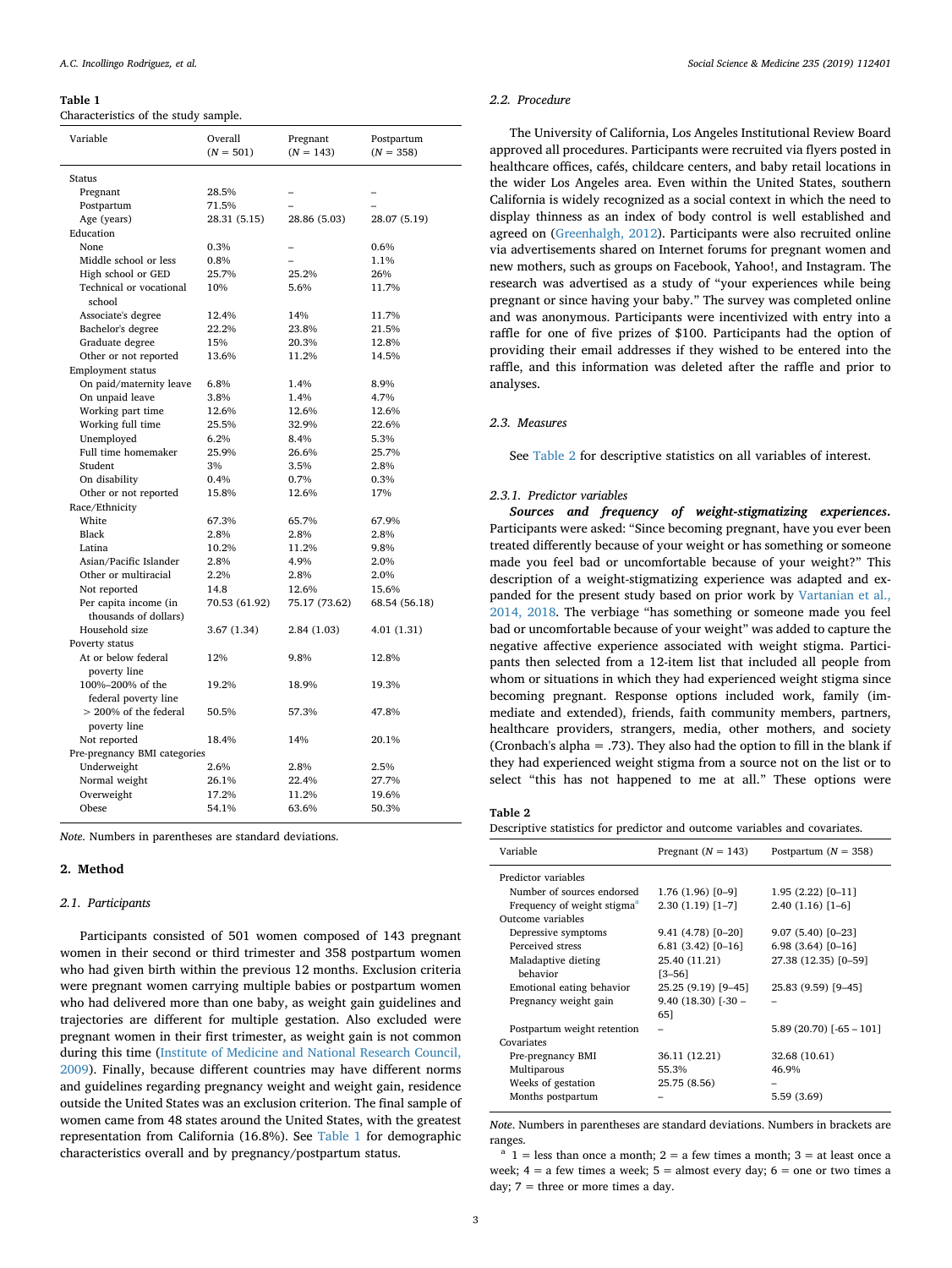compiled based on common sources of weight stigma from the broader literature ([Puhl and Brownell, 2006](#page-9-26)) and from sources mentioned by pregnant and postpartum women with whom structured interviews were conducted during pretesting for the present study's protocol. The number of sources endorsed was then summed for each participant. Overall, 64.9% (*n* = 325) of participants endorsed at least one source of stigma. Then, for each source they had endorsed, participants indicated how frequently they generally experienced weight stigma from that source from the following seven options: less than once a month, a few times a month, at least once a week, a few times a week, almost every day, one or two times a day, three or more times a day. The response scale was developed by modifying the response options from the Everyday Discrimination Scale ([Williams et al., 1997](#page-9-27)) to allow for reports of multiple daily experiences of weight stigma, as previous research has found that heavy women experience weight stigma on average three times each day [\(Seacat et al., 2016](#page-9-28)). These responses were then averaged across all the sources to create an average frequency of experiences for each participant.

#### *2.3.2. Outcome variables*

*Depressive symptoms***.** To assess depressive symptomatology in the context of pregnancy, participants completed a slightly modified version of the Edinburgh Postnatal Depression Scale [\(Cox et al., 1987](#page-8-24)), which contained nine items. Responses indicated how frequently items from a list of common depressive symptoms had occurred over the previous week. A sample item is, "I have been so unhappy that I have been crying." Follow-up of women at risk for self-harm was not possible given the anonymous internet administration of this survey. Therefore, the tenth item in the scale, which assesses self-harm, was removed, leaving a total of nine items. The original Edinburgh Postnatal Depression Scale has demonstrated good psychometric properties [\(Cox](#page-8-24) [et al., 1987](#page-8-24)), including reliability (Cronbach's alpha = .87), validity, and sensitivity to changes in depressive symptoms. Cronbach's alpha was .88 for the nine-item version used in this study.

*Eating behavior***.** To assess unhealthy and disordered eating behavior, participants completed a measure of maladaptive dieting behavior from the Eating Attitudes Test [\(Garner et al., 1982\)](#page-8-25), which contained 13 items. A sample item is, "I like my stomach to be empty." The Eating Attitudes Test has demonstrated good reliability (Cronbach's  $alpha = .90$ ) in prior research, and it has demonstrated good validity compared to similar measures of disordered eating behavior [\(Garner](#page-8-25) [et al., 1982\)](#page-8-25). This measure has been used to assess maladaptive dieting behavior in pregnant and postpartum samples, providing evidence that this behavior tends to increase between pregnancy and postpartum ([Baker et al., 1999\)](#page-8-26). In this sample, Cronbach's alpha was .83. To assess emotional eating behavior participants also completed a nine-item version of the Dutch Eating Behavior Questionnaire ([van Strien et al.,](#page-9-29) [1986\)](#page-9-29). A sample item is, "Do you feel a desire to eat when you are depressed or discouraged?" The Dutch Eating Behavior Questionnaire has also demonstrated psychometric properties, including validity and reliability (Cronbach's alpha = .93; [van Strien et al., 1986](#page-9-29)). In this sample, Cronbach's alpha was .95.

*Gestational weight gain and postpartum weight retention***.** To assess weight gain and loss, participants self-reported their height in feet and inches, their weight in pounds prior to being pregnant, and their current weight in pounds. These self-reported pre-pregnancy weight and current weight values were used to calculate gestational weight gain for pregnant participants as well as retention of that gestational weight gain for postpartum participants.

*Perceived stress***.** To assess perceived stress, participants responded to the four-item brief version of the Perceived Stress Scale ([Cohen and](#page-8-27) [Williamson, 1988\)](#page-8-27). This scale assessed how frequently participants had perceived their own feelings of stress over the previous month. A sample item is, "How often have you felt that you were unable to control the important things in your life?" In a previous sample of pregnant women, this brief Perceived Stress Scale has been validated specifically as an index of maternal stress, demonstrating acceptable reliability (Cronbach's alpha = .79; [Karam et al., 2012\)](#page-8-28). In this sample, Cronbach's alpha was .83.

#### *2.3.3. Covariates*

*Demographics.* Participants reported their age in years, their race/ ethnicity identification, household size (i.e. number of people living in their household), and household income. Household size and income were used to calculate per capita household income and federal poverty status based on the federal poverty line, (defined as \$12,060 for one person plus \$4180 for each additional person in the household according to the United States Department of Health and Human Services).

*Pre-pregnancy BMI***.** Pre-pregnancy BMI values were calculated according to the standard formula using self-reported anthropometry values: weight  $(kg)/[height (m)]^2$ . BMI values were also categorized according to the Institute of Medicine's cutoffs for underweight (< 18.5), normal weight (18.5–24.9), overweight (25.0–29.9), and obesity ( $\geq 30.0$ ).

*Pregnancy- and postpartum-related information***.** Pregnant participants indicated whether the pregnancy was their first or if they had been pregnant previously as well as how many weeks of gestation they were at the time they completed the survey. Postpartum participants reported whether their most recent birth had been their first along with the age of the child at the time they completed the survey. For both pregnant and postpartum participants, parity was coded dichotomously as primiparous or multiparous.

#### *2.4. Data analytic plan*

A series of separate linear regression analyses (controlling for per capita income, age, race, pre-pregnancy BMI, parity, and weeks pregnant or months postpartum) tested the total number of sources endorsed as a continuous predictor of depressive symptoms, maladaptive dieting behavior, emotional eating, perceived stress, gestational weight gain, and weight retention. Separate linear regression analyses also tested the average frequency of experiences as a continuous predictor of the above outcomes among the subset of women that had endorsed at least one source of stigma. Because the number of sources endorsed and the average frequency of experiences were only weakly correlated (*r*  $(324) = 0.23$ ,  $p < .001$ ) and only a subset of women was asked about frequency of sources, these were tested separately as predictors. The outcomes of interest in these analyses have different implications in pregnancy versus the postpartum period. For instance, prenatal depression is associated with impaired fetal development, preterm birth, low birthweight, and physiological dysregulation in newborns [\(Field](#page-8-16) [et al., 2006](#page-8-16)), while postpartum depression can impair mother-infant bonding ([Moehler et al., 2006](#page-9-12)) and undermine infant weight gain, sleep, health, and cognitive development [\(Gress-Smith et al., 2012;](#page-8-17) [Sui](#page-9-13) [et al., 2016](#page-9-13)). Therefore, it was decided *a priori* that all analyses would be conducted separately for pregnant and postpartum participants. The sample was large enough that power was not a concern, and therefore, missing data were dealt with using casewise deletion for each individual test. Finally, a false discovery rate analysis [\(Benjamini and](#page-8-29) [Hochberg, 1995\)](#page-8-29) accounted for alpha accumulation across the tests reported below.

#### **3. Results**

#### *3.1. Descriptive information*

Overall, 64.9% of the sample reported experiencing weight stigma from at least one source, and 35.1% reported no sources of stigma. Individual sources of stigma were endorsed at the following rates: Society in general (33.9%), Media (24.6%), Strangers (21.2%), Immediate family (21%), Healthcare providers (18.4%), Other mothers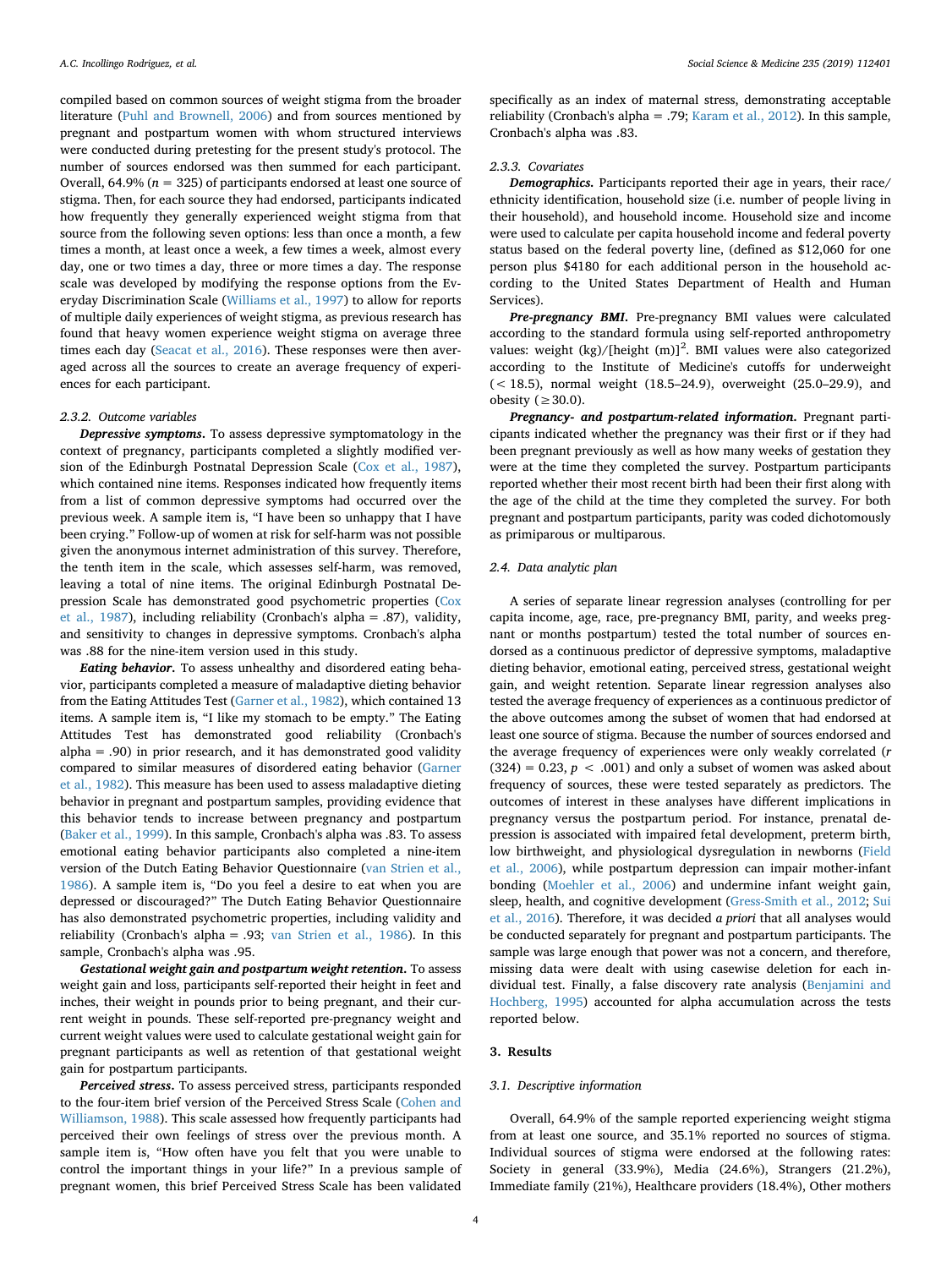#### <span id="page-4-0"></span>**Table 3**

Regression analyses for variables predicting outcomes of interest.

| Variable                            |          | Pregnant Participants ( $n = 118$ ) |         |                 | Postpartum Participants ( $n = 272$ ) |      |        |                 |
|-------------------------------------|----------|-------------------------------------|---------|-----------------|---------------------------------------|------|--------|-----------------|
|                                     | B        | SE B                                | β       | <i>p</i> -value | В                                     | SE B | β      | <i>p</i> -value |
| Per capita income                   | 0.00     | 0.00                                | $-.28$  | .007            | 0.00                                  | 0.00 | $-.07$ | .326            |
| Age                                 | $-0.05$  | 0.09                                | $-.05$  | .576            | $-0.12$                               | 0.07 | $-12$  | .088            |
| Race                                | 0.26     | 0.99                                | .02     | .791            | $-0.40$                               | 0.81 | $-.03$ | .628            |
| Pre-pregnancy BMI                   | 0.03     | 0.04                                | .08     | .373            | 0.06                                  | 0.03 | .12    | .054            |
| Multiparous                         | $-1.84$  | 0.92                                | $-20$   | .048            | $-0.13$                               | 0.70 | $-.01$ | .848            |
| Weeks pregnant OR months postpartum | 0.003    | 0.05                                | .01     | .956            | 0.26                                  | 0.09 | .18    | .003            |
| Number of sources                   | 0.63     | 0.21                                | .27     | .003            | 0.50                                  | 0.14 | .22    | < .001          |
| F                                   | 3.26     |                                     |         |                 | 6.35                                  |      |        |                 |
| p-value                             | .004     |                                     |         |                 | < .001                                |      |        |                 |
| $R^2$                               | .17      |                                     |         |                 | .14                                   |      |        |                 |
| Variable                            |          | Pregnant Participants ( $n = 79$ )  |         |                 | Postpartum Participants ( $n = 176$ ) |      |        |                 |
|                                     | B        | SE B                                | $\beta$ | $p$ -value      | В                                     | SE B | β      | <i>p</i> -value |
| Per capita income                   | 0.00     | 0.00                                | $-26$   | .046            | 0.00                                  | 0.00 | $-11$  | .254            |
| Age                                 | $-0.11$  | 0.12                                | $-12$   | .353            | $-0.16$                               | 0.09 | $-16$  | .077            |
| Race                                | $-0.003$ | 1.36                                | .00     | .998            | $-0.11$                               | 1.02 | $-.01$ | .914            |
| Pre-pregnancy BMI                   | 0.03     | 0.04                                | .08     | .478            | 0.06                                  | 0.04 | .13    | .097            |
| Multiparous                         | $-1.82$  | 1.14                                | $-19$   | .115            | $-0.69$                               | 0.85 | $-.07$ | .416            |
| Weeks pregnant OR months postpartum | $-0.02$  | 0.06                                | $-.04$  | .735            | 0.25                                  | 0.10 | .18    | .013            |
| Average frequency <sup>a</sup>      | 0.56     | 0.44                                | .14     | .205            | 0.22                                  | 0.36 | .05    | .536            |
| F                                   | 1.74     |                                     |         |                 | 3.88                                  |      |        |                 |
|                                     |          |                                     |         |                 |                                       |      |        |                 |
| p-value                             | .114     |                                     |         |                 | .001                                  |      |        |                 |

#### MALADAPTIVE DIETING BEHAVIOR

| Variable                                                                   |         | Pregnant Participants ( $n = 117$ ) |         |                 | Postpartum Participants ( $n = 271$ ) |                                       |         |                 |
|----------------------------------------------------------------------------|---------|-------------------------------------|---------|-----------------|---------------------------------------|---------------------------------------|---------|-----------------|
|                                                                            | B       | SE B                                | β       | <i>p</i> -value | В                                     | SE B                                  | $\beta$ | <i>p</i> -value |
| Per capita income                                                          | 0.00    | 0.00                                | .02     | .883            | 0.00                                  | 0.00                                  | .07     | .332            |
| Age                                                                        | 0.15    | 0.22                                | .07     | .511            | $-0.51$                               | 0.17                                  | $-21$   | .002            |
| Race                                                                       | $-2.13$ | 2.48                                | $-.08$  | .393            | $-0.84$                               | 1.85                                  | $-.03$  | .649            |
| Pre-pregnancy BMI                                                          | 0.07    | 0.09                                | .08     | .419            | 0.22                                  | 0.07                                  | .18     | .003            |
| Multiparous                                                                | $-0.82$ | 2.31                                | $-0.04$ | .724            | 1.68                                  | 1.59                                  | .07     | .293            |
| Weeks pregnant OR months postpartum                                        | $-0.18$ | 0.12                                | $-13$   | .153            | 0.15                                  | 0.20                                  | .05     | .433            |
| Number of sources                                                          | 1.77    | 0.53                                | .31     | .001            | 1.32                                  | 0.32                                  | .25     | < .001          |
| F                                                                          | 2.34    |                                     |         |                 | 6.45                                  |                                       |         |                 |
| <i>p</i> -value                                                            | .029    |                                     |         |                 | < .001                                |                                       |         |                 |
| $R^2$                                                                      | .13     |                                     |         |                 | .15                                   |                                       |         |                 |
|                                                                            |         |                                     |         |                 |                                       |                                       |         |                 |
| Variable                                                                   |         | Pregnant Participants ( $n = 78$ )  |         |                 |                                       | Postpartum Participants ( $n = 176$ ) |         |                 |
|                                                                            | B       | SE B                                | β       | <i>p</i> -value | В                                     | SE B                                  | β       | <i>p</i> -value |
| Per capita income                                                          | 0.00    | 0.00                                | $-.02$  | .906            | 0.00                                  | 0.00                                  | .02     | .821            |
|                                                                            | 0.04    | 0.31                                | .02     | .891            | $-0.52$                               | 0.21                                  | $-22$   | .015            |
|                                                                            | 2.47    | 3.53                                | .08     | .486            | $-0.33$                               | 2.38                                  | $-.01$  | .890            |
|                                                                            | 0.07    | 0.12                                | .07     | .575            | 0.23                                  | 0.09                                  | .21     | .008            |
| Age<br>Race<br>Pre-pregnancy BMI<br>Multiparous                            | $-0.33$ | 3.00                                | $-.01$  | .912            | $-0.85$                               | 1.98                                  | $-.04$  | .667            |
|                                                                            | $-0.28$ | 0.15                                | $-22$   | .066            | 0.17                                  | 0.24                                  | .05     | .462            |
|                                                                            | $-0.26$ | 1.16                                | $-.03$  | .824            | 1.66                                  | 0.83                                  | .15     | .046            |
| Weeks pregnant OR months postpartum<br>Average frequency <sup>a</sup><br>F | 0.66    |                                     |         |                 | 3.84                                  |                                       |         |                 |
| p-value<br>$R^2$                                                           | .708    |                                     |         |                 | .001                                  |                                       |         |                 |

#### EMOTIONAL EATING BEHAVIOR

| Variable          | Pregnant Participants ( $n = 118$ ) |      |     |                 |      | Postpartum Participants ( $n = 271$ ) |        |                 |  |
|-------------------|-------------------------------------|------|-----|-----------------|------|---------------------------------------|--------|-----------------|--|
|                   | B                                   | SE B |     | <i>p</i> -value | В    | SE B                                  |        | <i>p</i> -value |  |
| Per capita income | 0.00                                | 0.00 | .02 | .865            | 0.00 | 0.00                                  | $-.03$ | .666            |  |
| Age               | 0.24                                | 0.17 | .13 | .175            | 0.05 | 0.13                                  | .03    | .686            |  |
| Race              | 2.67                                | 1.96 | .12 | .175            | 1.70 | 1.50                                  | .07    | .259            |  |
| Pre-pregnancy BMI | 0.12                                | 0.07 | .17 | .076            | 1.71 | 0.06                                  | .19    | .004            |  |

(*continued on next page*)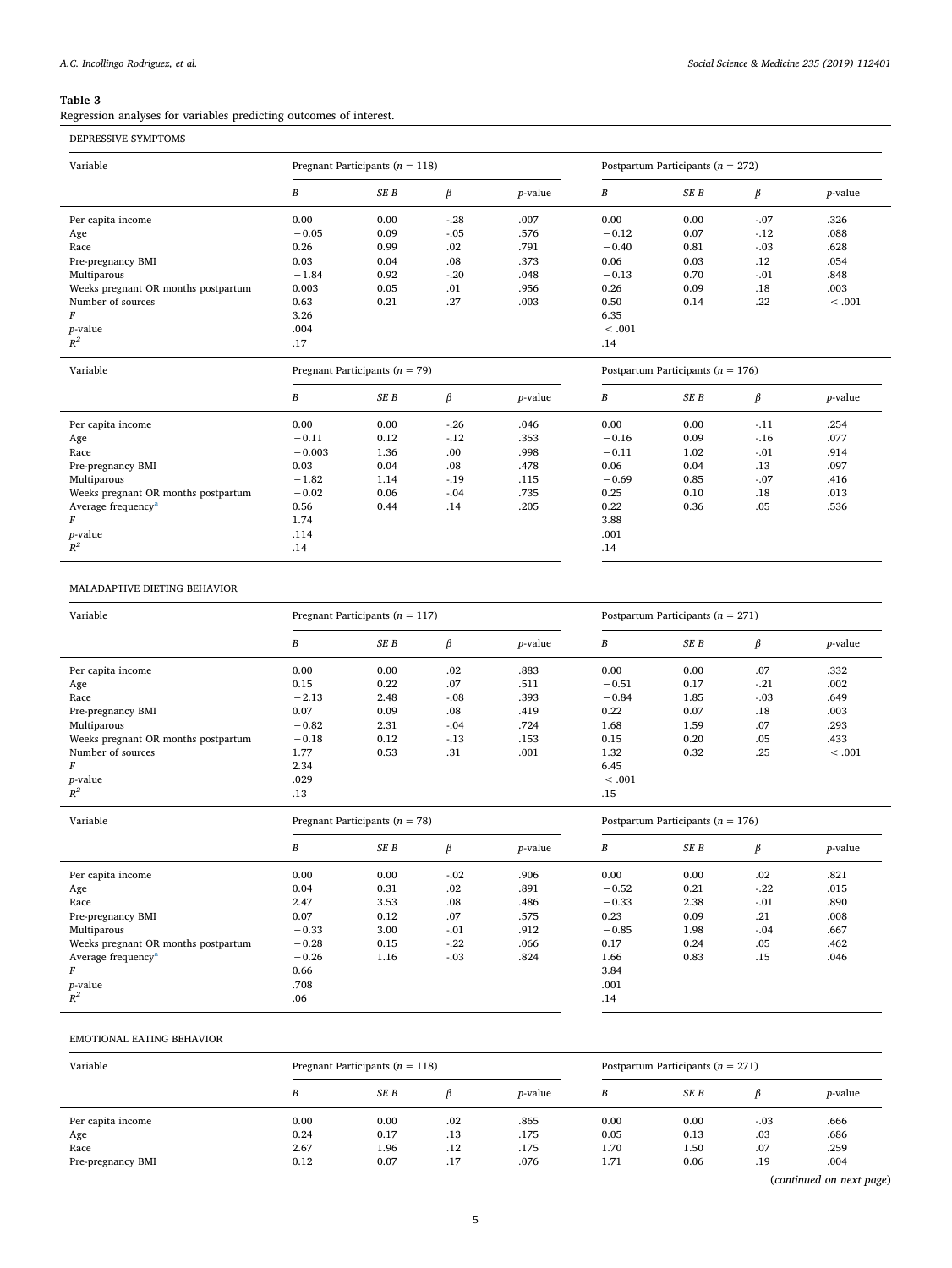### **Table 3** (*continued*)

| Multiparous<br>Weeks pregnant OR months postpartum | 1.10<br>0.08 | 1.81<br>0.10                       | .06<br>.08 | .546<br>.398    | $-1.54$<br>0.16                       | 1.29<br>0.16 | $-.08$<br>.06 | .234<br>.310    |  |
|----------------------------------------------------|--------------|------------------------------------|------------|-----------------|---------------------------------------|--------------|---------------|-----------------|--|
| Number of sources                                  | 0.99         | 0.42                               | .22        | .019            | 0.40                                  | 0.26         | .10           | .128            |  |
|                                                    | 2.73         |                                    |            |                 | 3.12                                  |              |               |                 |  |
| <i>p</i> -value                                    | .012         |                                    |            |                 | .003                                  |              |               |                 |  |
| $R^2$                                              | .15          |                                    |            |                 | .08                                   |              |               |                 |  |
| Variable                                           |              | Pregnant Participants ( $n = 79$ ) |            |                 | Postpartum Participants ( $n = 176$ ) |              |               |                 |  |
|                                                    | В            | SE B                               | ß          | <i>p</i> -value | В                                     | SE B         | ß             | <i>p</i> -value |  |
|                                                    |              |                                    |            |                 |                                       |              |               |                 |  |

| .07<br>.549<br>$-0.01$<br>0.18<br>$-.01$<br>.957<br>0.14<br>0.23<br>Age<br>.002<br>.039<br>.982<br>5.52<br>.23<br>0.05<br>1.99<br>2.63<br>Race<br>0.22<br>0.09<br>2.9<br>0.16<br>.18<br>.014<br>0.07<br>.027<br>Pre-pregnancy BMI<br>Multiparous<br>4.20<br>$-.02$<br>.22<br>.797<br>.061<br>2.21<br>$-0.43$<br>1.65<br>$-0.01$<br>Weeks pregnant OR months postpartum<br>.954<br>0.11<br>0.20<br>$-.01$<br>.567<br>0.11<br>.04<br>.908<br>$-0.10$<br>1.31<br>Average frequency <sup>a</sup><br>0.85<br>0.69<br>.151<br>.060<br>$-.01$<br>2.05<br>2.63<br>F<br>.052<br>.018<br><i>p</i> -value<br>.20<br>$R^2$<br>.08 | Per capita income | 0.00 | 0.00 | $-.10$ | .426 | 0.00 | 0.00 | $-06$ | .543 |  |
|-----------------------------------------------------------------------------------------------------------------------------------------------------------------------------------------------------------------------------------------------------------------------------------------------------------------------------------------------------------------------------------------------------------------------------------------------------------------------------------------------------------------------------------------------------------------------------------------------------------------------|-------------------|------|------|--------|------|------|------|-------|------|--|
|                                                                                                                                                                                                                                                                                                                                                                                                                                                                                                                                                                                                                       |                   |      |      |        |      |      |      |       |      |  |
|                                                                                                                                                                                                                                                                                                                                                                                                                                                                                                                                                                                                                       |                   |      |      |        |      |      |      |       |      |  |
|                                                                                                                                                                                                                                                                                                                                                                                                                                                                                                                                                                                                                       |                   |      |      |        |      |      |      |       |      |  |
|                                                                                                                                                                                                                                                                                                                                                                                                                                                                                                                                                                                                                       |                   |      |      |        |      |      |      |       |      |  |
|                                                                                                                                                                                                                                                                                                                                                                                                                                                                                                                                                                                                                       |                   |      |      |        |      |      |      |       |      |  |
|                                                                                                                                                                                                                                                                                                                                                                                                                                                                                                                                                                                                                       |                   |      |      |        |      |      |      |       |      |  |
|                                                                                                                                                                                                                                                                                                                                                                                                                                                                                                                                                                                                                       |                   |      |      |        |      |      |      |       |      |  |
|                                                                                                                                                                                                                                                                                                                                                                                                                                                                                                                                                                                                                       |                   |      |      |        |      |      |      |       |      |  |
|                                                                                                                                                                                                                                                                                                                                                                                                                                                                                                                                                                                                                       |                   |      |      |        |      |      |      |       |      |  |

### PERCEIVED STRESS

| Variable                            |                                    | Pregnant Participants ( $n = 117$ ) |        |                 | Postpartum Participants ( $n = 272$ ) |      |         |                 |
|-------------------------------------|------------------------------------|-------------------------------------|--------|-----------------|---------------------------------------|------|---------|-----------------|
|                                     | В                                  | SE B                                | β      | <i>p</i> -value | В                                     | SE B | β       | <i>p</i> -value |
| Per capita income                   | 0.00                               | 0.00                                | $-.30$ | .006            | 0.00                                  | 0.00 | $-13$   | .053            |
| Age                                 | 0.03                               | 0.07                                | .05    | .627            | $-0.08$                               | 0.05 | $-11$   | .087            |
| Race                                | 0.19                               | 0.75                                | .02    | .804            | 0.16                                  | 0.53 | .02     | .772            |
| Pre-pregnancy BMI                   | $-0.01$                            | 0.03                                | $-.02$ | .857            | 0.02                                  | 0.02 | .06     | .303            |
| Multiparous                         | $-1.19$                            | 0.69                                | $-18$  | .085            | 0.33                                  | 0.46 | .05     | .472            |
| Weeks pregnant OR months postpartum | 0.02                               | 0.04                                | .05    | .588            | 0.20                                  | 0.06 | .21     | < .001          |
| Number of sources                   | 0.33                               | 0.16                                | .20    | .037            | 0.39                                  | 0.09 | .25     | < .001          |
| F                                   | 1.95                               |                                     |        |                 | 8.18                                  |      |         |                 |
| p-value                             | .069                               |                                     |        |                 | < .001                                |      |         |                 |
| $R^2$                               | .11                                |                                     |        |                 | .18                                   |      |         |                 |
| Variable                            | Pregnant Participants ( $n = 79$ ) |                                     |        |                 | Postpartum Participants ( $n = 176$ ) |      |         |                 |
|                                     |                                    |                                     |        |                 |                                       |      |         |                 |
|                                     | В                                  | SE B                                | β      | <i>p</i> -value | $\boldsymbol{B}$                      | SE B | $\beta$ | <i>p</i> -value |
|                                     | 0.00                               | 0.00                                | $-.20$ | .139            | 0.00                                  | 0.00 | $-16$   | .086            |
| Per capita income                   | $-0.04$                            | 0.08                                | $-.07$ | .609            | $-0.11$                               | 0.06 | $-16$   | .070            |
| Age<br>Race                         | 0.52                               | 0.99                                | .06    | .604            | 0.72                                  | 0.70 | .07     | .303            |
| Pre-pregnancy BMI                   | 0.002                              | 0.03                                | .01    | .962            | 0.03                                  | 0.03 | .07     | .327            |
| Multiparous                         | $-0.57$                            | 0.83                                | $-.09$ | .494            | 0.23                                  | 0.58 | .03     | .693            |
| Weeks pregnant OR months postpartum | $-0.003$                           | 0.04                                | $-.01$ | .935            | 0.19                                  | 0.07 | .20     | .007            |
|                                     | 0.47                               | 0.32                                | .17    | .145            | 0.42                                  | 0.24 | .13     | .085            |
| Average frequency <sup>1</sup><br>F | 1.07                               |                                     |        |                 | 5.28                                  |      |         |                 |
| <i>p</i> -value                     | .392                               |                                     |        |                 | < .001                                |      |         |                 |

GESTATIONAL WEIGHT GAIN or POSTPARTUM WEIGHT RETENTION

| Variable                            | Pregnant Participants ( $n = 118$ ) |      |         |                 | Postpartum Participants ( $n = 271$ ) |      |        |                 |
|-------------------------------------|-------------------------------------|------|---------|-----------------|---------------------------------------|------|--------|-----------------|
|                                     | B                                   | SE B | β       | <i>p</i> -value | B                                     | SE B | β      | <i>p</i> -value |
| Per capita income                   | 0.00                                | 0.00 | $-15$   | .078            | 0.00                                  | 0.00 | $-.04$ | .540            |
| Age                                 | 0.52                                | 0.28 | .15     | .061            | $-0.07$                               | 0.28 | $-.02$ | .801            |
| Race                                | 1.03                                | 3.11 | .02     | .741            | 5.79                                  | 3.12 | .11    | .064            |
| Pre-pregnancy BMI                   | $-0.60$                             | 0.11 | $-.41$  | < .001          | $-0.71$                               | 0.12 | $-.36$ | < .001          |
| Multiparous                         | $-2.04$                             | 2.88 | $-.06$  | .480            | $-1.90$                               | 2.67 | $-.05$ | .477            |
| Weeks pregnant OR months postpartum | 1.00                                | 0.15 | .47     | < .001          | 0.45                                  | 0.33 | .08    | .175            |
| Number of sources                   | $-0.03$                             | 0.66 | $-.004$ | .959            | 1.86                                  | 0.54 | .21    | .001            |
| F                                   | 13.24                               |      |         |                 | 7.09                                  |      |        |                 |
| <i>p</i> -value                     | < .001                              |      |         |                 | < .001                                |      |        |                 |
| $R^2$                               | .46                                 |      |         |                 | .16                                   |      |        |                 |

(*continued on next page*)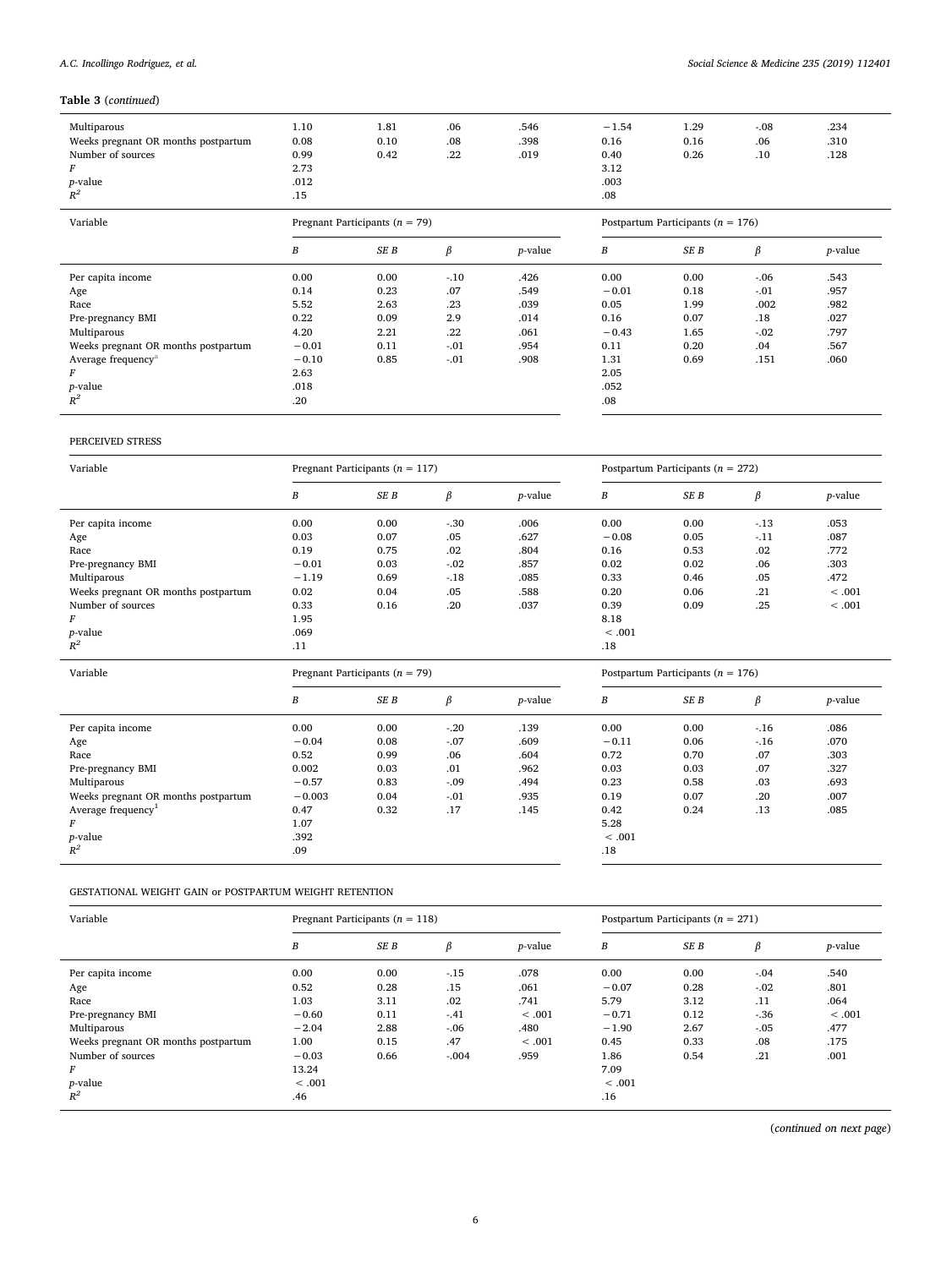#### *A.C. Incollingo Rodriguez, et al. Social Science & Medicine 235 (2019) 112401*

#### **Table 3** (*continued*)

| Variable                            | Pregnant Participants ( $n = 79$ ) |      |        |                 | Postpartum Participants ( $n = 175$ ) |      |         |                 |
|-------------------------------------|------------------------------------|------|--------|-----------------|---------------------------------------|------|---------|-----------------|
|                                     | B                                  | SE B | β      | <i>p</i> -value | B                                     | SE B | B       | <i>p</i> -value |
| Per capita income                   | 0.00                               | 0.00 | $-.18$ | .073            | 0.00                                  | 0.00 | $-.08$  | .367            |
| Age                                 | 0.89                               | 0.37 | .24    | .018            | $-0.22$                               | 0.38 | $-.05$  | .570            |
| Race                                | 3.59                               | 4.29 | .07    | .406            | 10.27                                 | 4.34 | .17     | .019            |
| Pre-pregnancy BMI                   | $-0.70$                            | 0.14 | $-.45$ | < .001          | $-0.64$                               | 0.16 | $-31$   | < .001          |
| Multiparous                         | $-3.68$                            | 3.60 | $-.10$ | .310            | $-4.14$                               | 3.61 | $-.09$  | .254            |
| Weeks pregnant OR months postpartum | 1.09                               | 0.18 | .51    | < .001          | 0.68                                  | 0.43 | $.12\,$ | .114            |
| Average frequency <sup>a</sup>      | 0.60                               | 1.39 | .04    | .666            | $-1.19$                               | 1.51 | $-.06$  | .433            |
| F                                   | 9.86                               |      |        |                 | 4.57                                  |      |         |                 |
| <i>p</i> -value                     | < .001                             |      |        |                 | < .001                                |      |         |                 |
| $R^2$                               | .49                                |      |        |                 | .16                                   |      |         |                 |

*Note.* Race was coded dichotomously as White or non-White. Parity was coded dichotomously.

<span id="page-6-0"></span> $a$  1 = less than once a month; 2 = a few times a month; 3 = at least once a week; 4 = a few times a week; 5 = almost every day; 6 = one or two times a day;  $7 =$  three or more times a day.

(14.2%), Friends (14%), Work (13.8%), Extended family (12.2%),

Partner (11%), Church (4%), and Other (2.6%).

#### *3.2. Primary analyses*

See [Table 3](#page-4-0) for results of linear regression analyses and test statistics.

**Depressive Symptoms.** For pregnant participants, the number of sources of weight stigma endorsed was significantly associated with greater depressive symptoms, but the average frequency of experiences of weight stigma was not. For postpartum participants as well, only the number of sources endorsed was significantly positively associated with depressive symptoms.

**Eating Behavior.** For pregnant participants, the number of sources of weight stigma endorsed was significantly associated with both greater maladaptive dieting behavior and greater emotional eating behavior. The average frequency of experiences was not associated with either eating behavior. For postpartum participants, both the number of sources endorsed and the average frequency of experiences were significantly positively associated with maladaptive dieting behavior, but neither predictor was associated with emotional eating behavior.

**Perceived Stress.** For pregnant participants, the number of sources of weight stigma endorsed was significantly associated with greater perceived stress. The average frequency of experiences was not. For postpartum participants as well, only the number of sources endorsed was significantly positively associated with perceived stress.

**Gestational Weight Gain.** This outcome was examined only in pregnant participants. Neither the number of sources of weight stigma endorsed, nor the average frequency of experiences was significantly associated with gestational weight gain.

**Postpartum Weight Retention.** This outcome was examined only in postpartum participants. The number of sources of weight stigma endorsed was significantly associated with higher postpartum weight retention. However, the average frequency of weight-stigmatizing experiences was not.

#### *3.3. False discovery rate analysis*

All original *p*-values surpassed the corrected threshold for significance with the exception of the following tests: number of sources and emotional eating in pregnant participants (original  $p = .019$ ; corrected threshold  $= 0.018$ ; number of sources and perceived stress in pregnant participants (original  $p = .037$ ; corrected threshold = 0.020); average frequency of stigma and maladaptive dieting in postpartum participants (original  $p = .046$ ; corrected threshold = 0.023). See [Table 4](#page-7-0) for full results of the false discovery rate analysis for all reported linear regressions.

#### **4. Discussion**

The findings from this study represent some of the first evidence that experiencing weight stigma may be associated with various unfavorable maternal health factors among pregnant and postpartum women in a sample of women from around the United States. Generally consistent with hypotheses that weight stigma would be related to deleterious psychosocial outcomes among pregnant and postpartum women, the number of sources of weight stigma that participants endorsed was associated with more depressive symptoms, more maladaptive dieting behavior, more emotional eating behavior (in pregnant women only), and higher perceived stress. Moreover, these results emerged controlling for income, age, race, pre-pregnancy BMI, parity, and weeks of gestation in pregnancy or months postpartum, and significant results neared or surpassed the corrected significance thresholds in the False Discovery Rate analysis. The number of sources of weight stigma that participants endorsed was also associated with greater retention of weight gained over gestation, again controlling for covariates. However, the frequency of experiences of weight stigma was not related to these outcomes in pregnant participants and only related to maladaptive dieting behavior among postpartum participants. This highlights a meaningful distinction in how we understand these two features of weight-stigmatizing experiences.

As mentioned above, these significant findings emerged even when controlling for pre-pregnancy BMI. Thus, it is unlikely that the results were driven merely by a woman's actual weight. That is, it is not the case that, for instance, heavier women are just more depressed or stressed. Nonetheless, the cross-sectional design leaves open the possibilities that reverse causation or third variables could explain the results. For instance, it is possible that women suffering from depression or high stress may be more susceptible to perceiving experiences of weight stigma. Bolstering our interpretation of the findings, though, is the fact that the results coincide with evidence from non-pregnancy samples where weight stigma has been shown to predict all the outcomes examined here, including evidence from longitudinal designs and experimental paradigms demonstrating causality. Obtaining evidence to support the direction of causality in pregnant and postpartum samples, namely with longitudinal designs, is nevertheless an important direction for future research.

The implications of weight stigma's associations with depressive symptoms, perceived stress, maladaptive eating behavior, and postpartum weight retention are worthy of further study, given their known risks not only for the mother, but also for her child. For instance, there is evidence that depression and stress during pregnancy are associated with low birthweight and preterm birth in the child [\(Accortt et al.,](#page-8-14) [2015\)](#page-8-14). Stress in pregnancy and adverse birth outcomes both carry longterm implications for child health outcomes, such as cognitive and learning disabilities, impaired health, chronic conditions, and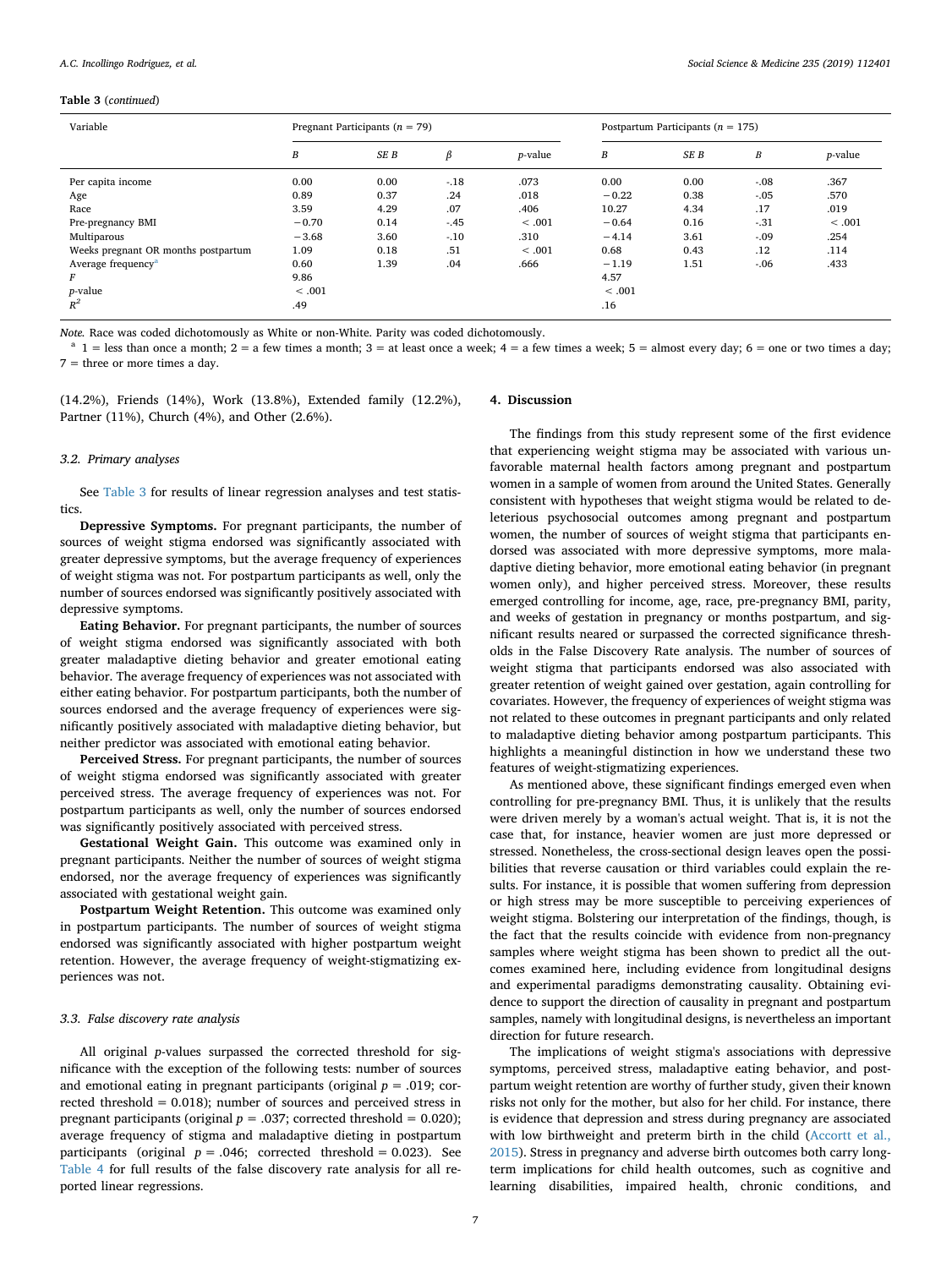#### <span id="page-7-0"></span>**Table 4**

False discovery rate analysis.

| Rank of <i>p</i> -value | Test                                               | Original <i>p</i> -value | Corrected threshold |
|-------------------------|----------------------------------------------------|--------------------------|---------------------|
|                         | Sources and depressive symptoms in postpartum      | < .001                   | .003                |
| $\boldsymbol{2}$        | Sources and maladaptive dieting in postpartum      | < .001                   | .005                |
| 3                       | Sources and perceived stress in postpartum         | < .001                   | .008                |
| 4                       | Sources and maladaptive dieting in pregnancy       | .001                     | .010                |
| 5                       | Sources and postpartum weight retention            | .001                     | .013                |
| 6                       | Sources and depressive symptoms in pregnancy       | .003                     | .015                |
|                         | Sources and emotional eating in pregnancy          | .019                     | .018                |
| 8                       | Sources and perceived stress in pregnancy          | .037                     | .020                |
| 9                       | Frequency and maladaptive dieting in postpartum    | .046                     | .023                |
| 10                      | Frequency and emotional eating in postpartum       | .060                     | .025                |
| 11                      | Frequency and perceived stress in postpartum       | .085                     | .028                |
| 12                      | Sources and emotional eating in postpartum         | .128                     | .030                |
| 13                      | Frequency and perceived stress in pregnancy        | .145                     | .033                |
| 14                      | Frequency and depressive symptoms in pregnancy     | .205                     | .035                |
| 15                      | Frequency and postpartum weight retention          | .433                     | .038                |
| 16                      | Frequency and depressive symptoms in postpartum    | .536                     | .040                |
| 17                      | Frequency and gestational weight gain in pregnancy | .666                     | .043                |
| 18                      | Frequency and maladaptive dieting in pregnancy     | .824                     | .045                |
| 19                      | Frequency and emotional eating in pregnancy        | .908                     | .048                |
| 20                      | Sources and gestation weight gain in pregnancy     | .959                     | .050                |

*Note*. For this false discovery rate analysis, tests are listed in rank-order of their *p*-values. Each rank is multiplied by 0.05 and divided by the number of tests in the analyses to produce a new corrected threshold for determining significance [\(Benjamini and Hochberg, 1995](#page-8-29)).

behavioral and social issues [\(Moster et al., 2008\)](#page-9-30). Depression during pregnancy and in the postpartum period are also important concerns. Prenatal depression is a risk factor for impaired fetal development, prematurity, low birthweight, and physiological dysregulation in newborns ([Field et al., 2006](#page-8-16)). Postpartum depression, in turn, puts mothers at increased risk for difficulty with breastfeeding and reduced duration [\(Dennis and McQueen, 2009\)](#page-8-15), and it can impair the quality of mother-infant bonding [\(Moehler et al., 2006\)](#page-9-12). It is also associated with impaired healthy weight gain, sleep, and physical health in infancy ([Gress-Smith et al., 2012\)](#page-8-17) and risk for lower IQs [\(Sui et al., 2016](#page-9-13)). In terms of the other observed associations, unhealthy and maladaptive eating behaviors may put mothers at risk for unhealthy weight gain and weight loss trajectories. Additionally, if a woman retains her gestational weight gain, she is more likely to stay in or enter the "obese" BMI category and to therefore begin a subsequent pregnancy at an unhealthy weight [\(Endres et al., 2015;](#page-8-10) [Rooney and Schauberger, 2002\)](#page-9-9). Future research can examine a range of both maternal and child health outcomes as potential downstream consequences of pregnancy-related weight stigma.

These results also highlight unique dimensions of the weight stigma experience that may warrant further consideration. The present study compared the number of sources from which participants experienced weight stigma to the frequency of weight-stigmatizing experiences. These two variables, which were only weakly correlated, appeared to have different relationships with the outcome variables of interest. In particular, the number of sources endorsed was consistently associated with the outcome variables, while the frequency of experiences was not. This makes sense given that stigmatization from some sources may be impactful even when less frequent. For example, pregnant and postpartum women see their healthcare providers relatively infrequently compared to their exposure to media, yet stigmatizing behavior from physicians could still be influential given their higher status. Regarding the relationship between number of sources and depressive symptoms specifically, experiencing weight stigma from multiple sources may be indicative of a lack of social support. Poor social support is a known risk factor for depression, including during pregnancy (e.g., [Lancaster et al.,](#page-8-30) [2010\)](#page-8-30) and the postpartum period (e.g., [Hübner-Liebermann et al.,](#page-8-31) [2012\)](#page-8-31). This distinction between number of sources and frequency of experiences may be useful in determining new weight stigma measurement approaches.

Considering that sources of weight stigma included both individual

actors, such as healthcare providers, and more general sources, such as the media, intervening to reduce weight stigma in just one domain could be ineffective to circumvent potential negative outcomes. Should the current study's results be replicated in longitudinal studies, future weight stigma reduction efforts might consider taking an integrative approach. For instance, family, friends, and healthcare providers could be trained in acceptance of women of different sizes, counter-conditioning prevailing social messaging to instead associate weight with neutral or positive qualities, and changing attributions about obesity so as to avoid direct stigmatization of women during pregnancy and postpartum. This seems to be, for example, the current dynamic in some middle income countries like Samoa where cultural ideas around weight are in rapid flux [\(Hardin, 2015;](#page-8-32) [Hardin et al., 2018](#page-8-33)). Research suggests that combined intervention strategies such as the above are especially promising for reducing feelings of weight-related stigma ([Brewis and Wutich, 2019;](#page-8-34) [Daníelsdóttir et al., 2010](#page-8-35)). In this vein, doctors might be trained to sensitively address the weight gain guidelines with heavy patients without criticizing them for their weight. Meanwhile, efforts should be made to reduce weight-stigmatizing portrayals of pregnancy in the media. Additionally, to address similarly frequent occurrences of weight stigma from society at large, public awareness campaigns might highlight the potentially damaging correlates associated with experiencing weight stigma to increase sensitivity to this topic on a broader societal level.

#### *4.1. Limitations*

These findings must be interpreted in light of some limitations. As mentioned above, the cross-sectional design of this study precludes causal inferences or ruling out reverse causation, although the findings are consistent with experimental designs investigating weight stigma and its consequences in non-pregnancy samples. Similarly, although we controlled for pre-pregnancy BMI, a woman's objective weight or other confounds could still possibly influence these findings. Additionally, this study relies on a convenience sample, and as such, the findings may not be broadly generalizable to the national population of pregnant and postpartum women. Given that the sample, on average, had an obese BMI, the findings are likely relevant to a large number of victims of weight stigma, but evidence from nationally representative samples is nonetheless needed. Lastly, this study relied on self-reported pre-pregnancy weight and current weight, and it is possible that participants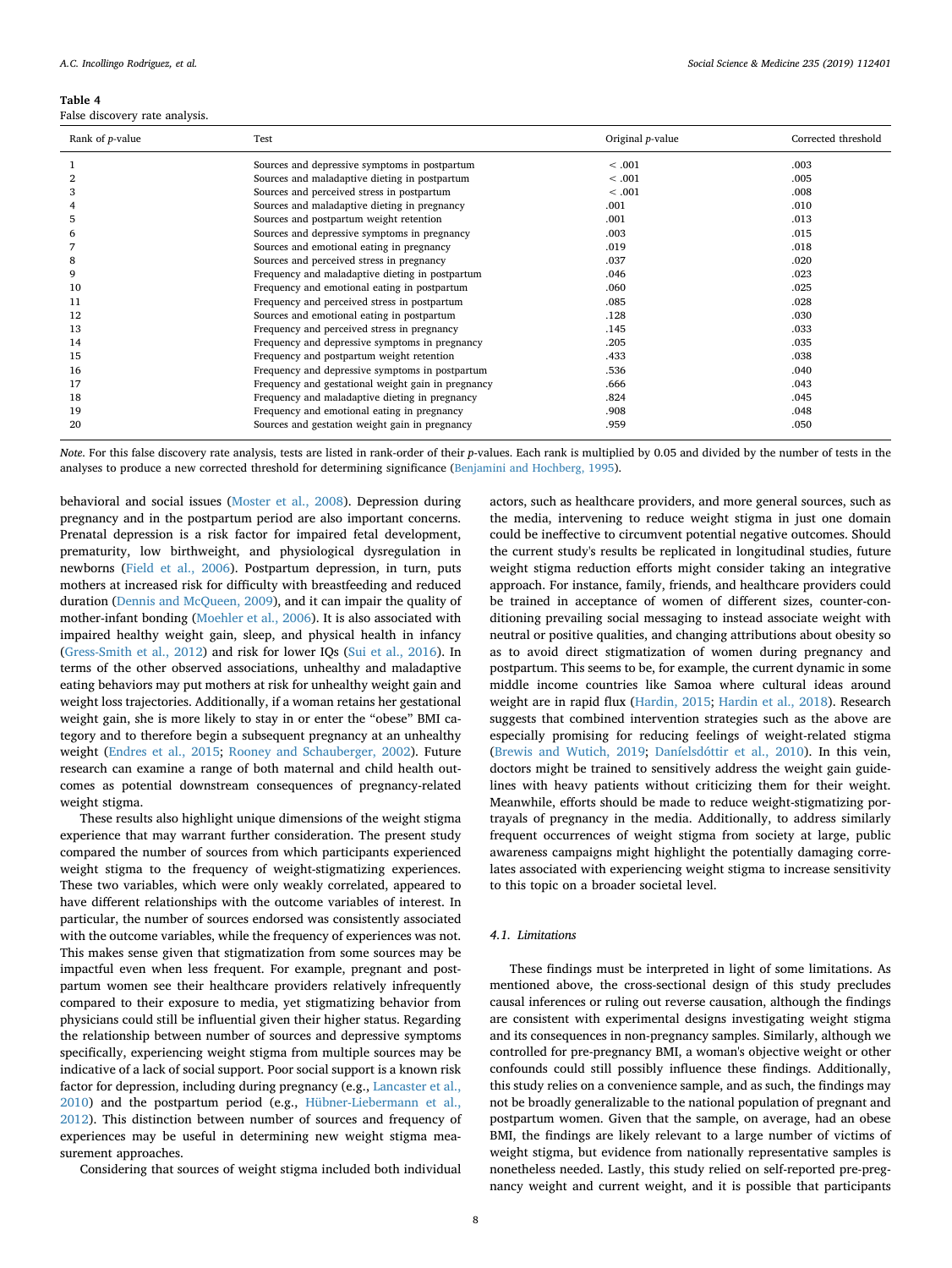may not have been willing or able to accurately report their weight. However, the magnitude of reporting error for self-reported pregnancyrelated weight is typically low ([Headen et al., 2017](#page-8-36)), and using selfreported pre-pregnancy weight usually still yields a correct BMI classification ([Holland et al., 2013](#page-8-37)). Future research should corroborate these associations using prospective longitudinal designs incorporating multiple measures of weight stigma and its potential consequences throughout the pregnancy and the postpartum period.

#### **5. Conclusions**

This study provides novel preliminary evidence that weight stigma – especially when experienced from multiple sources – may be associated with deleterious psychological and behavioral health outcomes for pregnant and postpartum women. These findings provide a basis for follow-up and timely efforts to attend to pregnancy-related weight stigma during an important social and physical transitional time in women's lives.

#### **Funding**

This material is based upon work supported by the National Science Foundation Graduate Research Fellowship Program under Grant No. DGE-1650604. Any opinions, findings, and conclusions or recommendations expressed in this material are those of the author(s) and do not necessarily reflect the views of the National Science Foundation.

#### **Declaration of interests**

The authors declare no conflicts of interest.

#### **Acknowledgements**

The authors gratefully acknowledge the tremendous efforts of Megan L. White in planning and executing this study. They also thank the many expectant and new mothers who shared their experiences and feelings for this research.

#### **References**

- <span id="page-8-14"></span>Accortt, E.E., Cheadle, A.C.D., Dunkel Schetter, C., 2015. Prenatal depression and adverse birth outcomes: an updated systematic review. Matern. Child Health J. 19, 1306–1337. <https://doi.org/10.1007/s10995-014-1637-2>.
- <span id="page-8-26"></span>Baker, C.W., Carter, A.S., Cohen, L.R., Brownell, K.D., 1999. Eating attitudes and behaviors in pregnancy and postpartum: global stability versus specific transitions. Ann. Behav. Med. 21, 143–148. <https://doi.org/10.1007/BF02908295>.
- <span id="page-8-29"></span>Benjamini, Y., Hochberg, Y., 1995. Controlling the false discovery rate: a practical and powerful approach to multiple testing. J. R. Stat. Soc. Ser. B 57, 289–300. [https://doi.](https://doi.org/10.2307/2346101) [org/10.2307/2346101.](https://doi.org/10.2307/2346101)
- <span id="page-8-11"></span>Bliddal, M., Pottegård, A., Kirkegaard, H., Olsen, J., Jørgensen, J.S., Sørensen, T.I., Wu, C., Nohr, E.A., 2015. Mental disorders in motherhood according to prepregnancy BMI and pregnancy-related weight changes—a Danish cohort study. J. Affect. Disord. 183, 322–329. <https://doi.org/10.1016/J.JAD.2015.04.053>.
- <span id="page-8-21"></span>Bombak, A.E., McPhail, D., Ward, P., 2016. Reproducing stigma: interpreting "overweight" and "obese" women's experiences of weight-based discrimination in reproductive healthcare. Soc. Sci. Med. 166, 94–101. [https://doi.org/10.1016/j.](https://doi.org/10.1016/j.socscimed.2016.08.015) [socscimed.2016.08.015.](https://doi.org/10.1016/j.socscimed.2016.08.015)
- <span id="page-8-0"></span>Brewis, A., SturtzSreetharan, C., Wutich, A., 2018. Obesity stigma as a globalizing health challenge. Glob. Health 14, 20. <https://doi.org/10.1186/s12992-018-0337-x>.
- <span id="page-8-34"></span>[Brewis, A., Wutich, A., 2019. Lazy, Crazy and Disgusting: Stigma and the Undoing of](http://refhub.elsevier.com/S0277-9536(19)30387-9/sref7) [Global Health. Johns Hopkins University Press, Baltimore, MD.](http://refhub.elsevier.com/S0277-9536(19)30387-9/sref7)
- <span id="page-8-3"></span>Brewis, A.A., 2014. Stigma and the perpetuation of obesity. Soc. Sci. Med. 118, 152–158. <https://doi.org/10.1016/J.SOCSCIMED.2014.08.003>.
- <span id="page-8-19"></span>Clark, A., Skouteris, H., Wertheim, E.H., Paxton, S.J., Milgrom, J., 2009. The relationship between depression and body dissatisfaction across pregnancy and the postpartum. J. Health Psychol. 14, 27–35. [https://doi.org/10.1177/1359105308097940.](https://doi.org/10.1177/1359105308097940)
- <span id="page-8-27"></span>[Cohen, S., Williamson, G., 1988. Perceived stress in a probability sample of the United](http://refhub.elsevier.com/S0277-9536(19)30387-9/sref10) [States. In: Oskamp, S., Spacapan, S. \(Eds.\), The Social Psychology of Health:](http://refhub.elsevier.com/S0277-9536(19)30387-9/sref10) [Claremont Symposium on Applied Social Psychology. Sage, Newbury Park, CA, pp.](http://refhub.elsevier.com/S0277-9536(19)30387-9/sref10) [31–67](http://refhub.elsevier.com/S0277-9536(19)30387-9/sref10).
- <span id="page-8-24"></span>[Cox, J.L., Holden, J.M., Sagovsky, R., 1987. Detection of postnatal depression.](http://refhub.elsevier.com/S0277-9536(19)30387-9/sref11) [Development of the 10-item Edinburgh postnatal depression scale. Br. J. Psychiatry](http://refhub.elsevier.com/S0277-9536(19)30387-9/sref11)

[150, 782–786.](http://refhub.elsevier.com/S0277-9536(19)30387-9/sref11)

- <span id="page-8-35"></span>Daníelsdóttir, S., O'Brien, K.S., Ciao, A., 2010. Anti-fat prejudice reduction: a review of published studies. Obes. Facts 3, 47–58. [https://doi.org/10.1159/000277067.](https://doi.org/10.1159/000277067)
- <span id="page-8-18"></span>[Davis-Floyd, R., Cheyney, M., 2019. Birth in Eight Cultures. Waveland Press, Long Grove,](http://refhub.elsevier.com/S0277-9536(19)30387-9/sref13) [Illinois.](http://refhub.elsevier.com/S0277-9536(19)30387-9/sref13)
- <span id="page-8-15"></span>[Dennis, C.-L., McQueen, K., 2009. The relationship between infant-feeding outcomes and](http://refhub.elsevier.com/S0277-9536(19)30387-9/sref14) [postpartum depression: a qualitative systematic review. Pediatrics 123, 736–751](http://refhub.elsevier.com/S0277-9536(19)30387-9/sref14).
- <span id="page-8-7"></span>Deputy, N.P., Sharma, A.J., Kim, S.Y., Hinkle, S.N., 2015. Prevalence and characteristics associated with gestational weight gain adequacy. Obstet. Gynecol. 125, 773–781. [https://doi.org/10.1097/AOG.0000000000000739.](https://doi.org/10.1097/AOG.0000000000000739)
- <span id="page-8-10"></span>Endres, L.K., Straub, H., McKinney, C., Plunkett, B., Minkovitz, C.S., Schetter, C.D., Ramey, S., Wang, C., Hobel, C., Raju, T., Shalowitz, M.U., 2015. Postpartum weight retention risk factors and relationship to obesity at 1 year. Obstet. Gynecol. 125, 144–152. [https://doi.org/10.1097/AOG.0000000000000565.](https://doi.org/10.1097/AOG.0000000000000565)
- <span id="page-8-1"></span>[Farrell, A.E., 2011. Fat Shame: Stigma and the Fat Body in American Culture. New York](http://refhub.elsevier.com/S0277-9536(19)30387-9/sref17) [University, New York, NY](http://refhub.elsevier.com/S0277-9536(19)30387-9/sref17).
- <span id="page-8-16"></span>Field, T., Diego, M., Hernandez-Reif, M., 2006. Prenatal depression effects on the fetus and newborn: a review. Infant Behav. Dev. 29, 445–455. [https://doi.org/10.1016/J.](https://doi.org/10.1016/J.INFBEH.2006.03.003) [INFBEH.2006.03.003.](https://doi.org/10.1016/J.INFBEH.2006.03.003)
- <span id="page-8-20"></span>Furber, C.M., McGowan, L., 2011. A qualitative study of the experiences of women who are obese and pregnant in the UK. Midwifery 27, 437–444. [https://doi.org/10.1016/](https://doi.org/10.1016/j.midw.2010.04.001) [j.midw.2010.04.001.](https://doi.org/10.1016/j.midw.2010.04.001)
- <span id="page-8-2"></span>Gailey, J.A., Harjunen, H., 2019. A cross-cultural examination of fat women's experiences: stigma and gender in North American and Finnish culture. Fem. Psychol., 095935351881958. [https://doi.org/10.1177/0959353518819582.](https://doi.org/10.1177/0959353518819582)
- <span id="page-8-25"></span>Garner, D.M., Olmsted, M.P., Bohr, Y., Garfinkel, P.E., 1982. The Eating Attitudes Test: psychometric features and clinical correlates. Psychol. Med. 12, 871. [https://doi.org/](https://doi.org/10.1017/S0033291700049163) [10.1017/S0033291700049163.](https://doi.org/10.1017/S0033291700049163)
- <span id="page-8-23"></span>[Greenhalgh, S., 2012. Weighty subjects: the biopolitics of the US war on fat. Am. Ethnol.](http://refhub.elsevier.com/S0277-9536(19)30387-9/sref22) [39, 471–487](http://refhub.elsevier.com/S0277-9536(19)30387-9/sref22).
- <span id="page-8-17"></span>Gress-Smith, J.L., Luecken, L.J., Lemery-Chalfant, K., Howe, R., 2012. Postpartum depression prevalence and impact on infant health, weight, and sleep in low-income and ethnic minority women and infants. Matern. Child Health J. 16, 887–893. <https://doi.org/10.1007/s10995-011-0812-y>.
- <span id="page-8-13"></span>Han, S.-Y., Brewis, A.A., Wutich, A., 2016. Body image mediates the depressive effects of weight gain in new mothers, particularly for women already obese: evidence from the Norwegian Mother and Child Cohort Study. BMC Public Health 16, 664. [https://doi.](https://doi.org/10.1186/s12889-016-3363-8) [org/10.1186/s12889-016-3363-8.](https://doi.org/10.1186/s12889-016-3363-8)
- <span id="page-8-32"></span>Hardin, J., 2015. Christianity, fat talk, and Samoan pastors: rethinking the fat-positivefat-stigma framework. Fat Stud. 4, 178–196. [https://doi.org/10.1080/21604851.](https://doi.org/10.1080/21604851.2015.1015924) [2015.1015924.](https://doi.org/10.1080/21604851.2015.1015924)
- <span id="page-8-33"></span>Hardin, J., McLennan, A.K., Brewis, A., 2018. Body size, body norms and some unintended consequences of obesity intervention in the Pacific islands. Ann. Hum. Biol. 45, 285–294. [https://doi.org/10.1080/03014460.2018.1459838.](https://doi.org/10.1080/03014460.2018.1459838)
- <span id="page-8-4"></span>Hatzenbuehler, M.L., Keyes, K.M., Hasin, D.S., 2009. Associations between perceived weight discrimination and the prevalence of psychiatric disorders in the general population. Obesity 17, 2033–2039. <https://doi.org/10.1038/oby.2009.131>.
- <span id="page-8-36"></span>Headen, I., Cohen, A.K., Mujahid, M., Abrams, B., 2017. The accuracy of self-reported pregnancy-related weight: a systematic review. Obes. Rev. 18 (3), 350–369. [https://](https://doi.org/10.1111/obr.12486) [doi.org/10.1111/obr.12486](https://doi.org/10.1111/obr.12486).
- <span id="page-8-6"></span>Himmelstein, M.S., Incollingo Belsky, A.C., Tomiyama, A.J., 2015. The weight of stigma: cortisol reactivity to manipulated weight stigma. Obesity 23, 368–374. [https://doi.](https://doi.org/10.1002/oby.20959) [org/10.1002/oby.20959.](https://doi.org/10.1002/oby.20959)
- <span id="page-8-37"></span>Holland, E., Moore Simas, T.A., Doyle Curiale, D.K., Liao, X., Waring, M.E., 2013. Selfreported pre-pregnancy weight versus weight measured at first prenatal visit: Effects on categorization of pre-pregnancy Body Mass Index. Matern. Child Health J. 17 (10), 1872–1878. <https://doi.org/10.1007/s10995-012-1210-9>.
- <span id="page-8-31"></span>Hübner-Liebermann, B., Hausner, H., Wittmann, M., 2012. Recognizing and treating peripartum depression. Dtsch. Arztebl. Int. 109, 419. [https://doi.org/10.3238/](https://doi.org/10.3238/ARZTEBL.2012.0419) [ARZTEBL.2012.0419.](https://doi.org/10.3238/ARZTEBL.2012.0419)
- <span id="page-8-5"></span>Incollingo Rodriguez, A.C., Heldreth, C.M., Tomiyama, A.J., 2016. Putting on weight stigma: a randomized study of the effects of wearing a fat suit on eating, well-being, and cortisol. Obesity 24, 1892–1898. <https://doi.org/10.1002/oby.21575>.
- <span id="page-8-22"></span>Incollingo Rodriguez, A.C., Tomiyama, A.J., Guardino, C.M., Dunkel Schetter, C., 2019. Association of weight discrimination during pregnancy and postpartum with maternal postpartum health. Health Psychol. 38, 226–237. [https://doi.org/10.1037/](https://doi.org/10.1037/hea0000711) [hea0000711.](https://doi.org/10.1037/hea0000711)
- <span id="page-8-8"></span>Institute of Medicine, National Research Council, 2009. Weight Gain during Pregnancy: Reexamining the Guidelines. National Academies Press, Washington, D.C. [https://](https://doi.org/10.17226/12584) [doi.org/10.17226/12584.](https://doi.org/10.17226/12584)
- <span id="page-8-9"></span>Johnson, J., Clifton, R.G., Roberts, J.M., Myatt, L., Hauth, J.C., Spong, C.Y., Varner, M.W., Wapner, R.J., Thorp, J.M., Mercer, B.M., Peaceman, A.M., Ramin, S.M., Samuels, P., Sciscione, A., Harper, M., Tolosa, J.E., Saade, G., Sorokin, Y., 2013. Pregnancy outcomes with weight gain above or below the 2009 Institute of Medicine guidelines. Obstet. Gynecol. 121, 969–975. <https://doi.org/10.1097/AOG.0b013e31828aea03>.
- <span id="page-8-28"></span>Karam, F., Bérard, A., Sheehy, O., Huneau, M.-C., Briggs, G., Chambers, C., Einarson, A., Johnson, D., Kao, K., Koren, G., Martin, B., Polifka, J.E., Riordan, S.H., Roth, M., Lavigne, S.V., Wolfe, L., 2012. Reliability and validity of the 4-item perceived stress scale among pregnant women: results from the OTIS antidepressants study. Res. Nurs. Health 35, 363–375. <https://doi.org/10.1002/nur.21482>.
- <span id="page-8-12"></span>LaCoursiere, D., Barrett-Connor, E., O'Hara, M., Hutton, A., Varner, M., 2010. The association between prepregnancy obesity and screening positive for postpartum depression. BJOG An Int. J. Obstet. Gynaecol. 117, 1011–1018. [https://doi.org/10.](https://doi.org/10.1111/j.1471-0528.2010.02569.x) [1111/j.1471-0528.2010.02569.x](https://doi.org/10.1111/j.1471-0528.2010.02569.x).
- <span id="page-8-30"></span>Lancaster, C.A., Gold, K.J., Flynn, H.A., Yoo, H., Marcus, S.M., Davis, M.M., 2010. Risk factors for depressive symptoms during pregnancy: a systematic review. Am. J.